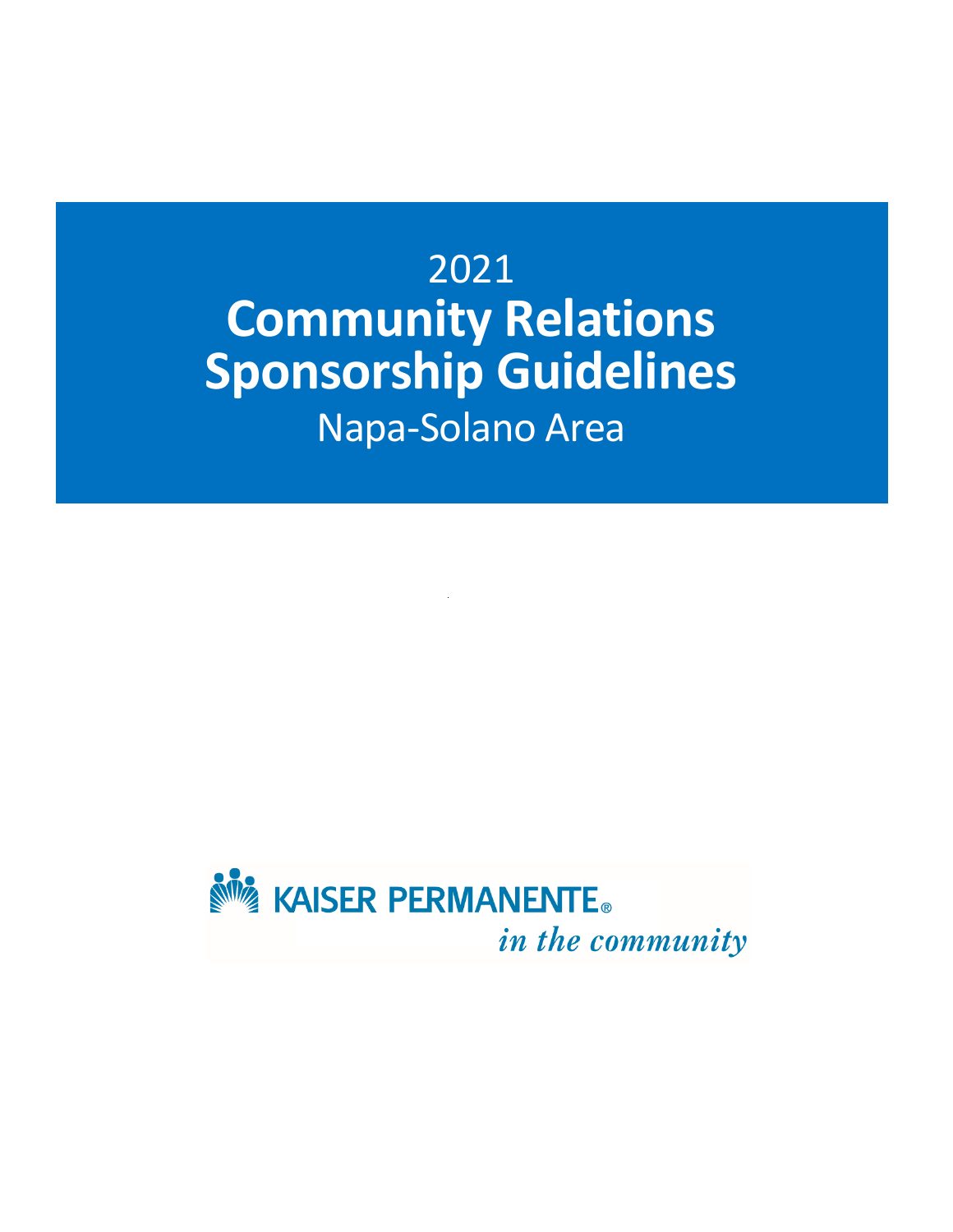Kaiser Permanente's mission is to provide high quality, affordable health care services and improve the total health of our members and the community we serve. We show this commitment daily through our interactions with patients and through a variety of programs and activities designed to enrich the health of those around us; providing excellent service and care to our members, as well as reaching out to assist the most vulnerable and underserved in our local communities. This is the foundation on which our mission was built and how our organization has flourished for more than 70 years.

Kaiser Permanente's Napa Solano Public Affairs department coordinates the funding and resources to support community partners, organizations, and agencies across Napa and Solano counties. Thank you for your interest in the 2020 Kaiser Permanente Napa Solano Community Relations Sponsorship Program.

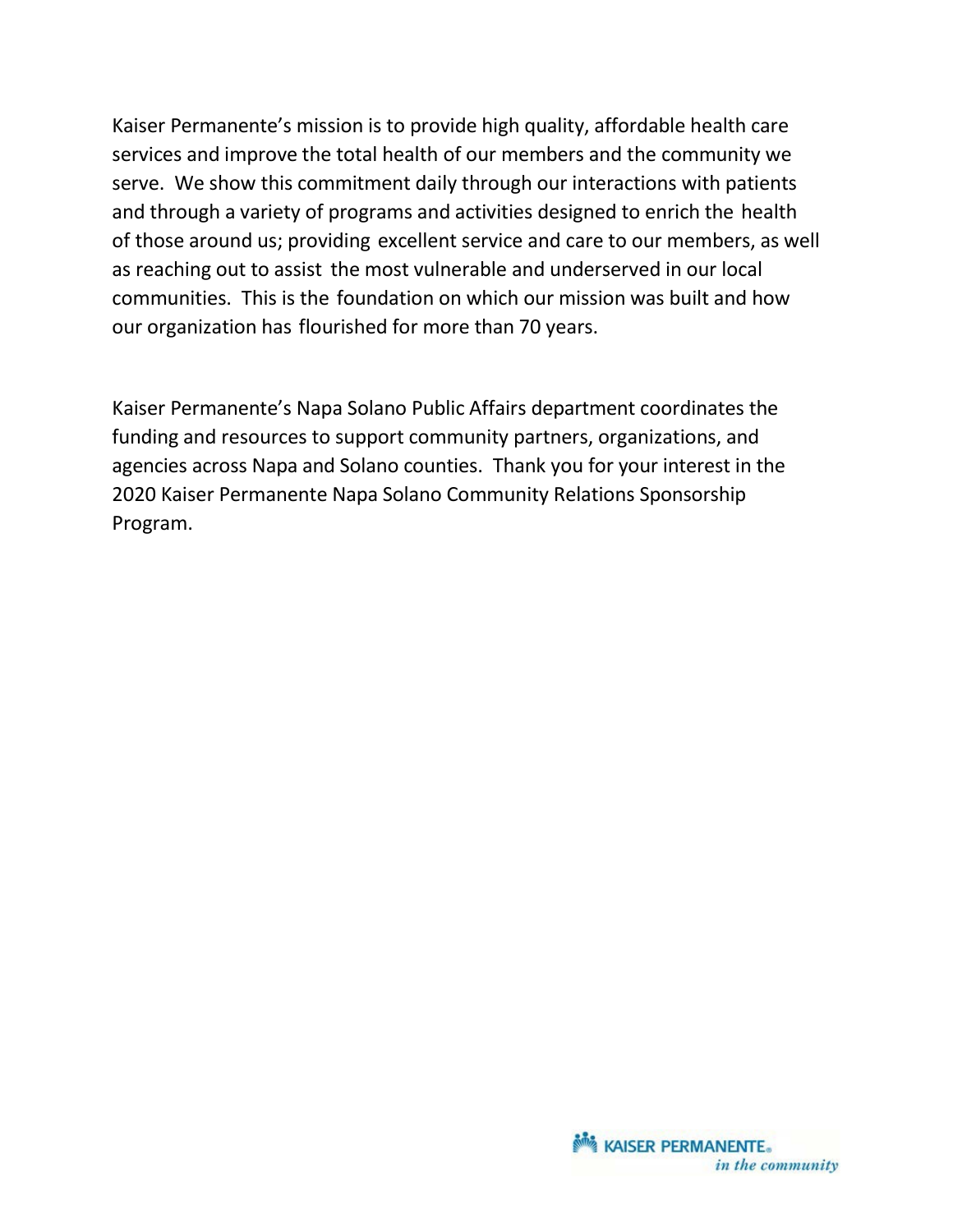# **Community Relations Sponsorships**

#### **GENERAL INFORMATION:**

Kaiser Permanente supports a range of activities to enrich the health of our communities. Through our local sponsorship and grants program, we support, strengthen and enhance programs and organizations that address the health needs of our most vulnerable residents and strengthen Kaiser Permanente's important business and marketing partnerships.

Kaiser Permanente Napa-Solano Area includes cities within Napa and Solano counties as well as Winters, CA.

Through a community needs assessment, we identify **priority health and social needs** to help guide our contributions to the community. Community Relations funding also takes into consideration other community support and marketing sponsorships, but may give preference to the following areas:

- Access to Care & Coverage
- Economic Opportunity
- Mental Health & Wellness
- Community and Family Safety

The Kaiser Permanente Napa-Solano Public Affairs department will consider sponsorship request for local community activities and civic events, under the Community Relations program.

Types of request that will be accepted for consideration include, but are not limited to:

- Special events (e.g. health fairs, dinners, lunches, cultural events, fundraisers, etc.)
- Conferences and forums
- Symposia
- Health education forums
- Health campaigns and initiatives

Kaiser Permanente's Napa-Solano Public Affairs department **will not** consider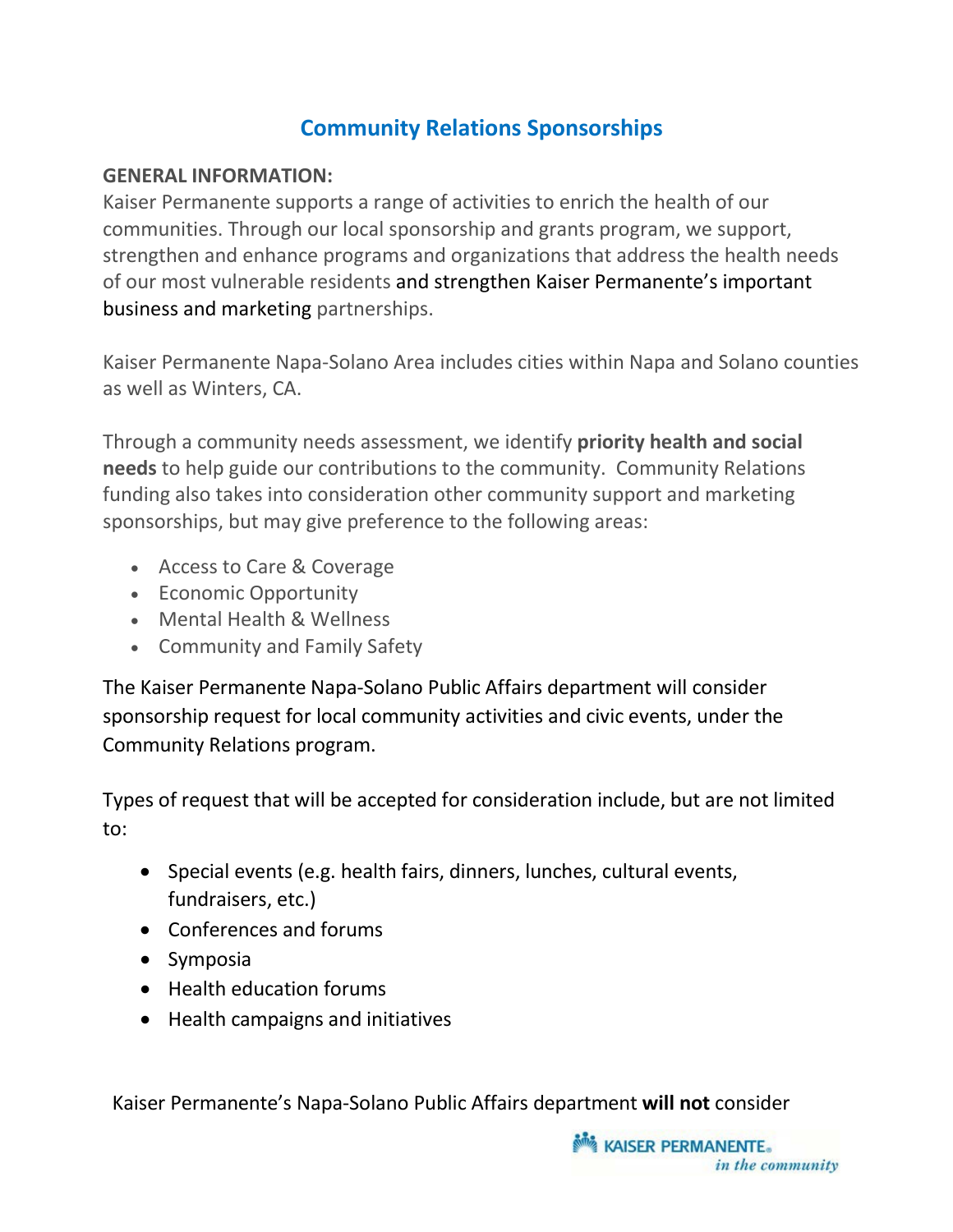funding requests from the following types of organizations or for the following activities/purposes:

- Political campaigns\*
- Contributions to endowments or memorials
- Emergency loans
- Field trips
- Religious purposes\*\*
- Individual and/or personal requests such as scholarships, individual fundraising, individual tuition, payment for education purposes, conferences, etc.

\*As a nonprofit organization, Kaiser Permanente is legally prohibited from funding political campaigns.

\*\*Kaiser Permanente may fund faith organizations providing secular programs that serve the greater community. These organizations must apply under a fiscal sponsor. A community nonprofit partner with an eligible 501 ( c ) 3 IRS status can apply for funding as a fiscal sponsor on behalf of an inter-faith collaborative.

# **Additionally:**

In an effort to leverage limited resources to provide the greatest community impact and allow for a broad number of qualifying organizations to receive funding, we request your consideration in applying for a Community Relations Sponsorship or Community Benefit Grant, **but not both**.\*

\*Consideration may be given in very limited circumstances

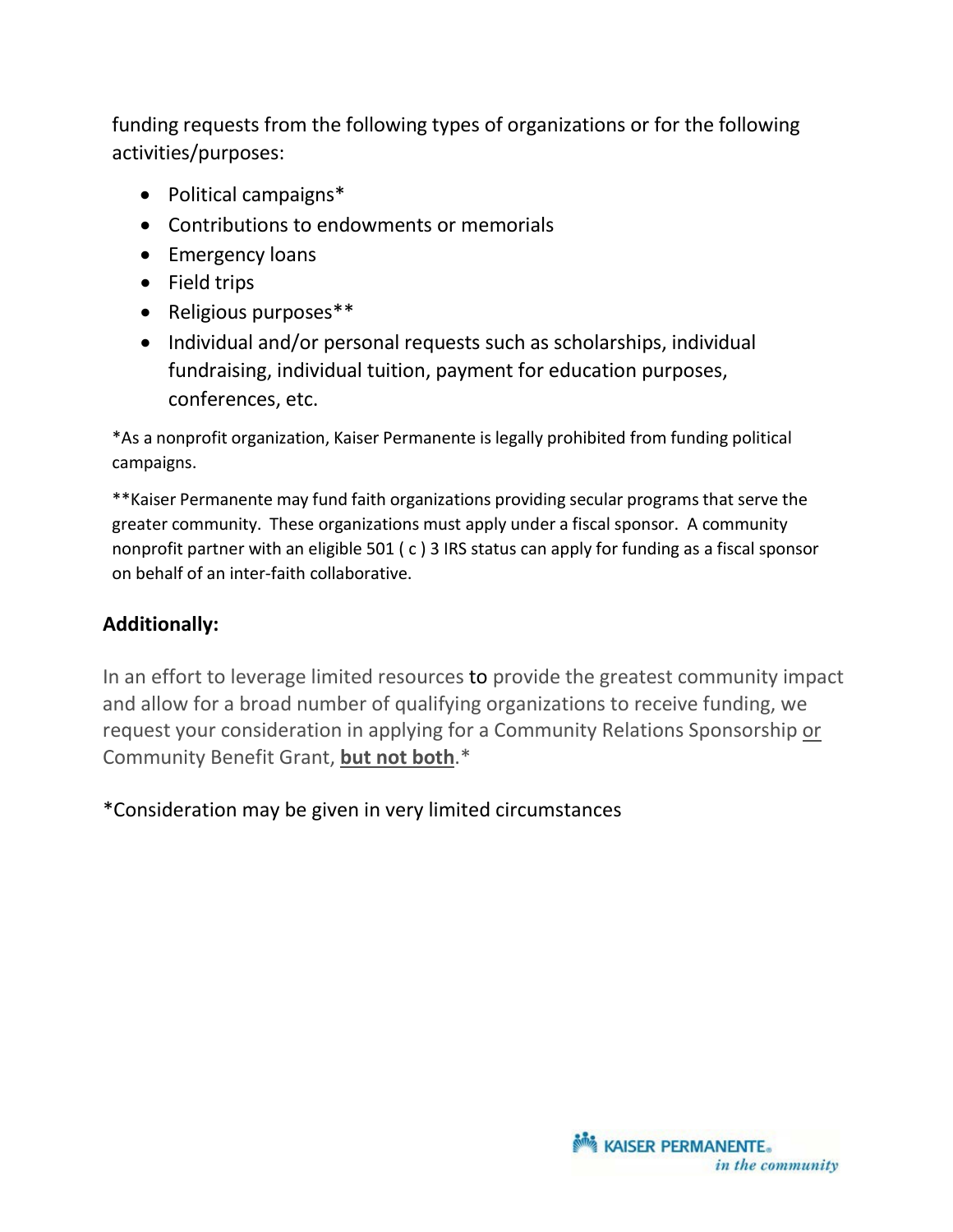Community Relations sponsorship requests will be evaluated on successful events or projects that seek sponsorships that will demonstrate:

- The potential for long-term, sustainable relationships consistent with Kaiser Permanente's mission and goals
- The ability to reach targeted audiences
- The potential for the event request to leverage with additional resource investment

# **Eligibility Guidelines**

- Kaiser Permanente will consider requests from qualified organizations that serve our Napa-Solano Area only (Napa and Solano counties) and the city of Winters.
- Only non-profit or public benefit organizations are eligible to receive funding.
	- o Unincorporated groups or agencies may arrange to utilize an eligible nonprofit organization as a fiscal sponsor
- Projects must address the needs of the Napa-Solano area
- Funds must be used to serve vulnerable populations within Kaiser Permanente's Napa-Solano Area (the cities within Napa and Solano counties)and the city of Winters or strengthen and further the marketing goals of Kaiser Permanente
- Strategies must be consistent with the values and mission of Kaiser Permanente
- Funds must be spent by December 31, 2021
- The funding range for sponsorships is \$1,500 to \$15,000\*

\*Increased funding amounts are considered on a case by case basis

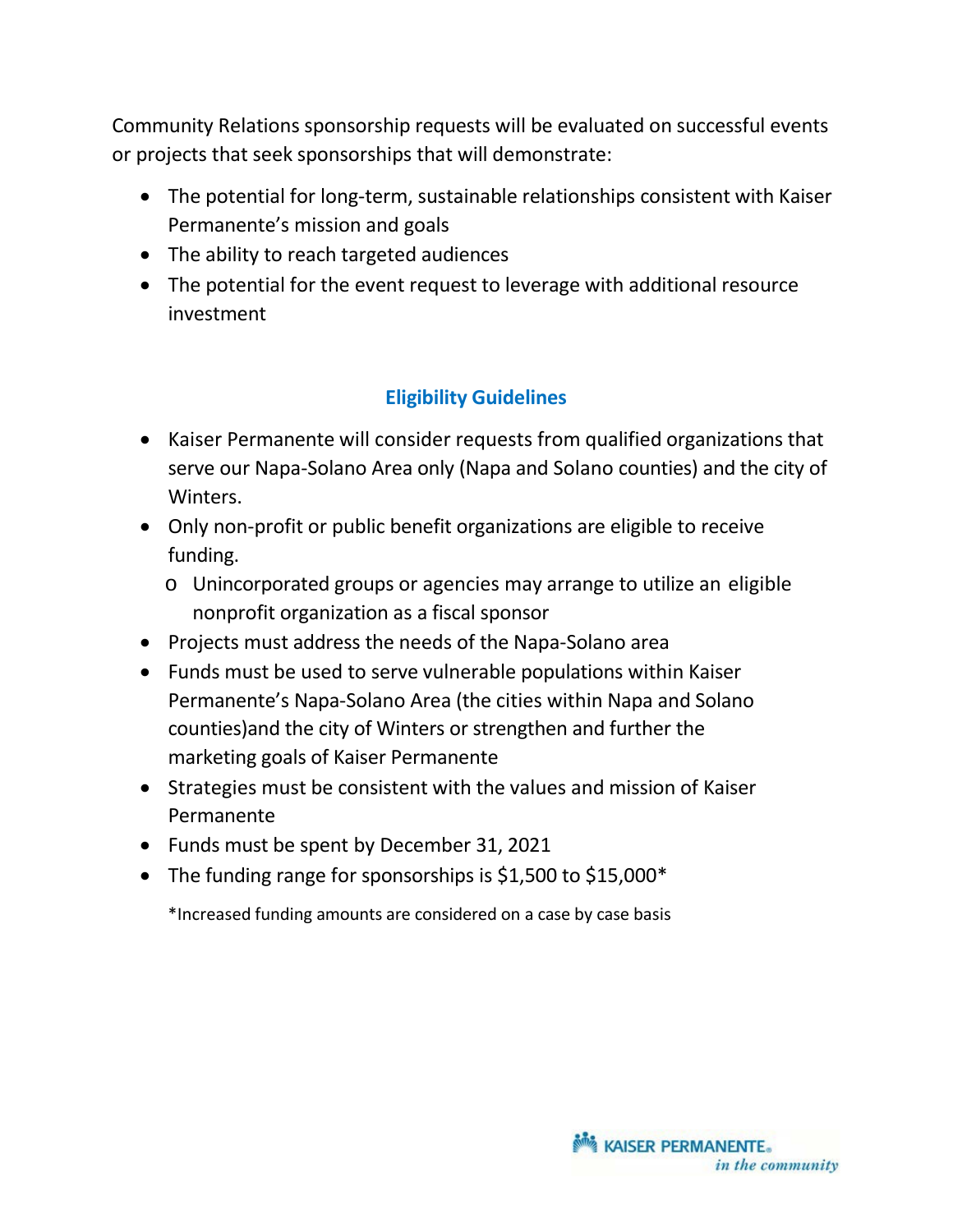# **Application Requirements**

When completing the online sponsorship request to the Kaiser Permanente Napa-Solano area, please be prepared to provide the following:

- 1. Letter of Request or invoice on organization's letterhead including:
	- a. Organization address
	- b. Organization contact name, title and email
	- c. Org Tax ID
	- d. Amount of funding request and purpose of funding request
	- e. Mailing address for check, if different from address on organization letter
- 2. Current list of Board of Directors and their affiliations
- 3. Copy of current agency tax exempt letter
- 4. If organization has never received funding from KP, a completed W9
- 5. Sponsorship Benefits (if applicable)

For sponsorship questions email: [NapaSolano-KPintheCommunity@kp.org](mailto:NapaSolano-KPintheCommunity@kp.org)

#### **Funding Cycle**

Applications will be accepted during the following application periods in January and July of 2021:

| <b>Funding Cycle</b> |                                                                      |
|----------------------|----------------------------------------------------------------------|
| <b>First Cycle</b>   | January 15 - January 31<br>For events occurring from April or later. |
|                      |                                                                      |
| Second Cycle         | July 15 - July 30                                                    |
|                      |                                                                      |